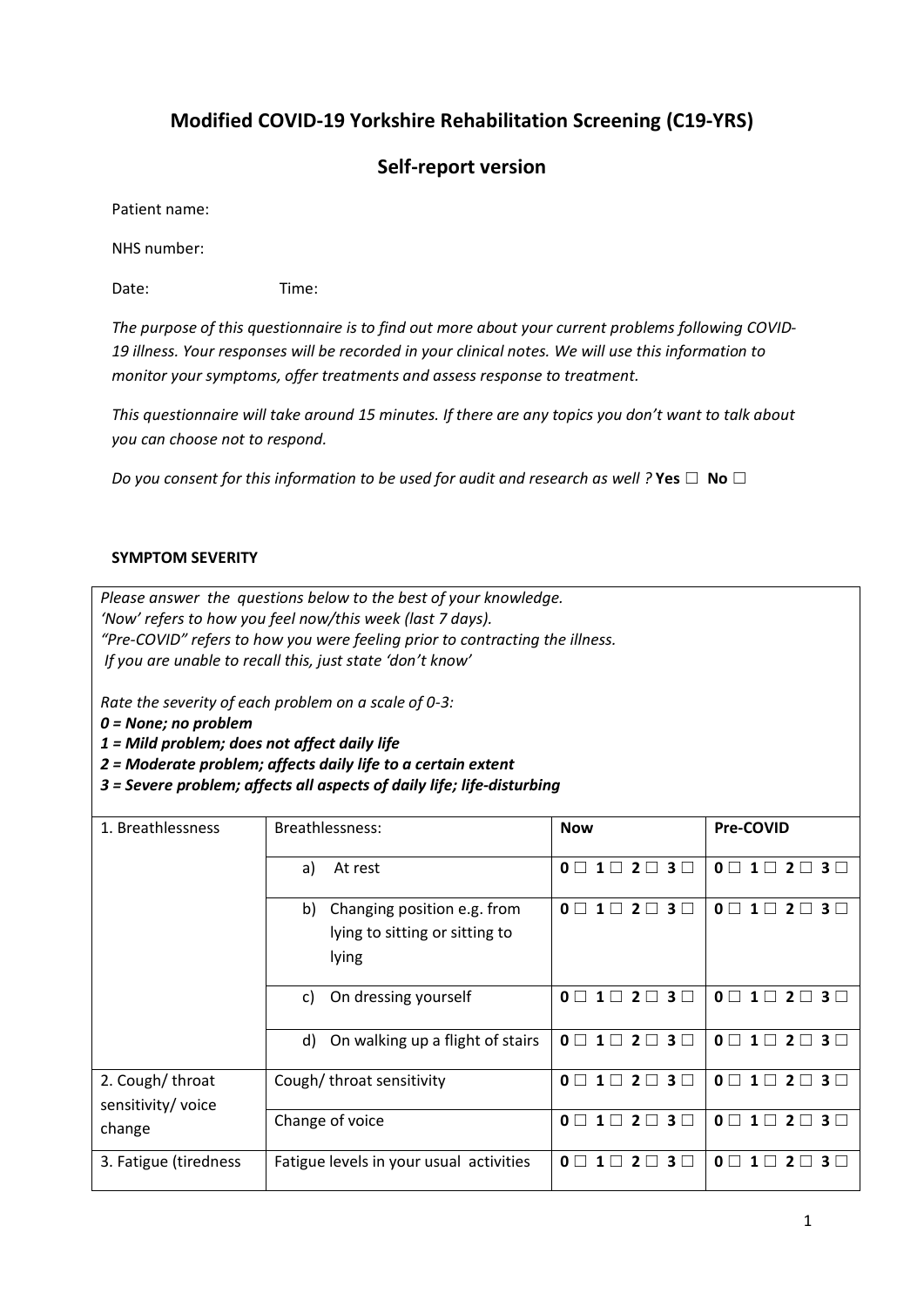| not improved by rest)                                    |                                                                                         |                                                 |                                                 |
|----------------------------------------------------------|-----------------------------------------------------------------------------------------|-------------------------------------------------|-------------------------------------------------|
| 4. Smell/taste                                           | Altered smell                                                                           | $0 \square$ 1 $\square$ 2 $\square$ 3 $\square$ | $0 \square$ 1 $\square$ 2 $\square$ 3 $\square$ |
|                                                          | Altered taste                                                                           | $0 \square$ 1 $\square$ 2 $\square$ 3 $\square$ | $0 \square$ 1 $\square$ 2 $\square$ 3 $\square$ |
| 5. Pain/discomfort                                       | Chest pain                                                                              | $0 \square$ 1 $\square$ 2 $\square$ 3 $\square$ | $0 \square$ 1 $\square$ 2 $\square$ 3 $\square$ |
|                                                          | Joint pain                                                                              | $0 \square 1 \square 2 \square 3 \square$       | $0 \square$ 1 $\square$ 2 $\square$ 3 $\square$ |
|                                                          | Muscle pain                                                                             | $0 \square$ 1 $\square$ 2 $\square$ 3 $\square$ | $0 \square$ 1 $\square$ 2 $\square$ 3 $\square$ |
|                                                          | Headache                                                                                | $0 \square$ 1 $\square$ 2 $\square$ 3 $\square$ | $0 \square$ 1 $\square$ 2 $\square$ 3 $\square$ |
|                                                          | Abdominal pain                                                                          | $0 \square$ 1 $\square$ 2 $\square$ 3 $\square$ | $0 \square$ 1 $\square$ 2 $\square$ 3 $\square$ |
| 6. Cognition                                             | Problems with concentration                                                             | $0 \square$ 1 $\square$ 2 $\square$ 3 $\square$ | $0 \square$ 1 $\square$ 2 $\square$ 3 $\square$ |
|                                                          | Problems with memory                                                                    | $0 \square$ 1 $\square$ 2 $\square$ 3 $\square$ | $0 \square$ 1 $\square$ 2 $\square$ 3 $\square$ |
|                                                          | Problems with planning                                                                  | $0 \square$ 1 $\square$ 2 $\square$ 3 $\square$ | $0 \square$ 1 $\square$ 2 $\square$ 3 $\square$ |
| 7. Palpitations/<br>dizziness                            | Palpitations in certain positions,<br>activity or at rest                               | $0 \square$ 1 $\square$ 2 $\square$ 3 $\square$ | $0 \square$ 1 $\square$ 2 $\square$ 3 $\square$ |
|                                                          | Dizziness in certain positions, activity<br>or at rest                                  | $0 \square 1 \square 2 \square 3 \square$       | $0 \square$ 1 $\square$ 2 $\square$ 3 $\square$ |
| 8. Post-exertional<br>malaise (worsening of<br>symptoms) | Crashing or relapse hours or days after<br>physical, cognitive or emotional<br>exertion | $0 \square$ 1 $\square$ 2 $\square$ 3 $\square$ | $0 \square$ 1 $\square$ 2 $\square$ 3 $\square$ |
| 9. Anxiety/ mood                                         | Feeling anxious                                                                         | $0 \square$ 1 $\square$ 2 $\square$ 3 $\square$ | $0 \square$ 1 $\square$ 2 $\square$ 3 $\square$ |
|                                                          | Feeling depressed                                                                       | $0 \square$ 1 $\square$ 2 $\square$ 3 $\square$ | $0 \square$ 1 $\square$ 2 $\square$ 3 $\square$ |
|                                                          | Having unwanted memories of your<br>illness or time in hospital                         | $0 \square$ 1 $\square$ 2 $\square$ 3 $\square$ | $0 \square 1 \square 2 \square 3 \square$       |
|                                                          | Having unpleasant dreams about your<br>illness or time in hospital                      | $0 \square 1 \square 2 \square 3 \square$       | $0 \square$ 1 $\square$ 2 $\square$ 3 $\square$ |
|                                                          | Trying to avoid thoughts or feelings<br>about your illness or time in hospital          | $0 \square 1 \square 2 \square 3 \square$       | $0 \square 1 \square 2 \square 3 \square$       |
| 10. Sleep                                                | Sleep problems, such as difficulty<br>falling asleep, staying asleep or<br>oversleeping | $0 \square$ 1 $\square$ 2 $\square$ 3 $\square$ | $0 \square$ 1 $\square$ 2 $\square$ 3 $\square$ |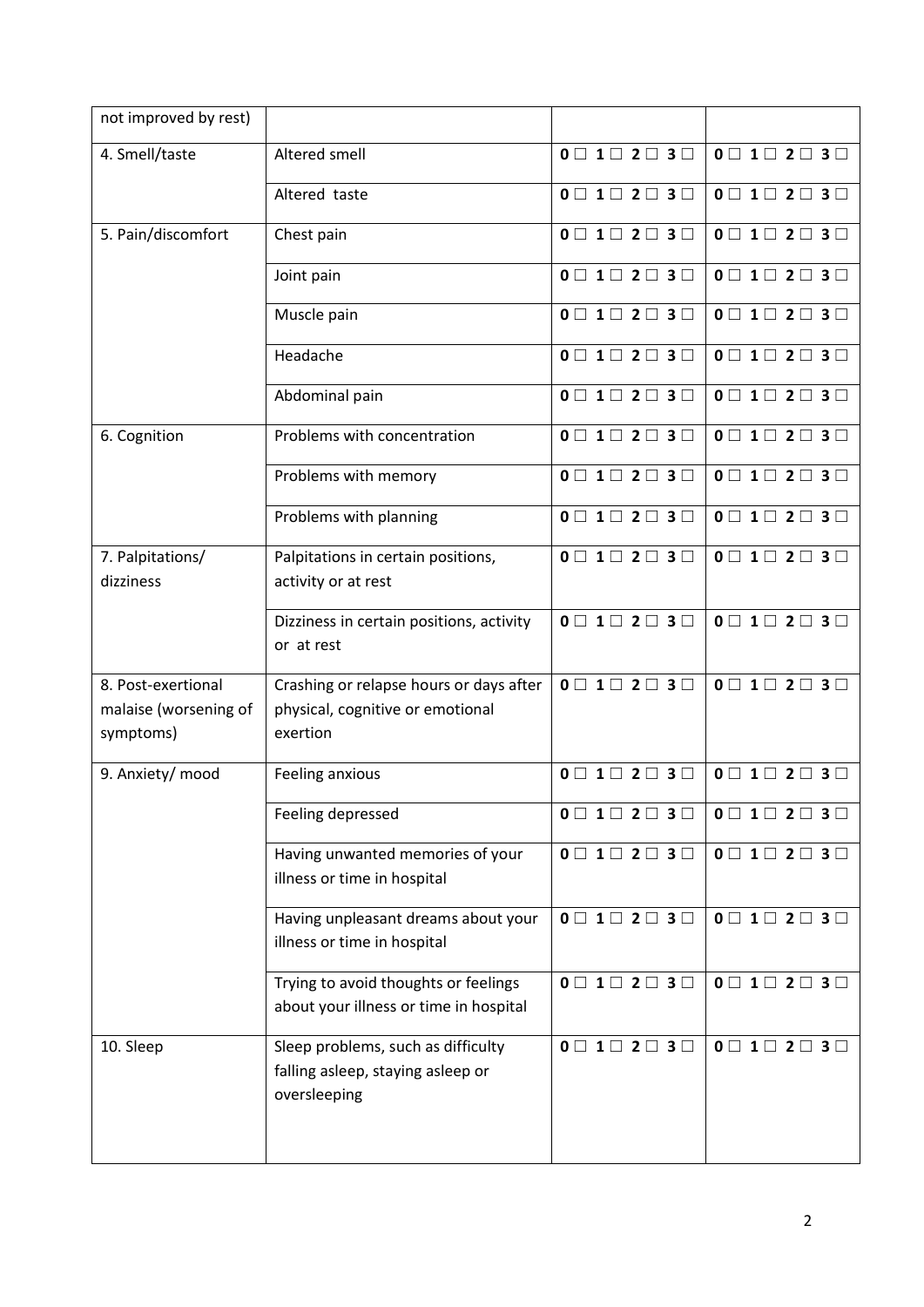#### **FUNCTIONAL ABILITY**

| 11.                 | Difficulty with communication/word         | <b>Now</b>                                                     | Pre-COVID                                               |
|---------------------|--------------------------------------------|----------------------------------------------------------------|---------------------------------------------------------|
| Communication       | finding difficulty/understanding others    | $0 \square$ 1 $\square$ 2 $\square$ 3 $\square$                | $0 \square$ 1 $\square$ 2 $\square$ 3 $\square$         |
| 12. Walking or      | Difficulties with walking or moving around | $0 \square$ 1 $\square$ 2 $\square$ 3 $\square$                | $0 \square$ 1 $\square$ 2 $\square$ 3 $\square$         |
| moving around       |                                            |                                                                |                                                         |
| 13. Personal care   | Difficulties with personal tasks such as   | $2 \square 3 \square$<br>$\mathbf{0}$ $\Box$<br>$\blacksquare$ | $0 \square$ 1 $\square$<br>$2 \square 3 \square$        |
|                     | using the toilet or getting washed and     |                                                                |                                                         |
|                     | dressed                                    |                                                                |                                                         |
| 14. Other           | Difficulty doing wider activities, such as | $\Omega \Box$<br>$\sqcap$ 3 $\sqcap$<br>2 <sup>1</sup>         | $\mathbf{0}$ $\Box$<br>$2 \square 3 \square$<br>$1\Box$ |
| activities of Daily | household work, leisure/sporting           |                                                                |                                                         |
| Living              | activities, paid/unpaid work, study or     |                                                                |                                                         |
|                     | shopping                                   |                                                                |                                                         |
| 15. Social role     | Problems with socialising/interacting with | $0 \square 1 \square$<br>$2 \square 3 \square$                 | $0 \sqcap 1 \sqcap$<br>$2 \square 3 \square$            |
|                     | friends* or caring for dependants          |                                                                |                                                         |
|                     | *related to your illness and not due to    |                                                                |                                                         |
|                     | social distancing/lockdown measures        |                                                                |                                                         |

#### **OTHER SYMPTOMS**

Please select any of the following symptoms you have experienced since your illness in the last 7 days.Please also select any previous problems that have worsened for you following your illness.

- ☐ Fever
- $\Box$  Skin rash/ discolouration of skin
- $\Box$  New allergy such as medication, food etc
- ☐ Hair loss
- $\Box$  Skin sensation (numbness/tingling/itching/nerve pain)
- $\Box$  Dry eyes/ redness of eyes
- $\Box$  Swelling of feet/ swelling of hands
- $\Box$  Easy bruising/ bleeding
- ☐ Visual changes
- $\Box$  Difficulty swallowing solids
- $\Box$  Difficulty swallowing liquids
- $\Box$  Balance problems or falls
- ☐ Weakness or movement problems or coordination problems in limbs
- ☐ Tinnitus
- ☐ Nausea
- $\Box$  Dry mouth/mouth ulcers
- □ Acid Reflux/heartburn
- □ Change in appetite
- □ Unintentional weight loss
- $\Box$  Unintentional weight gain
- ☐ Bladder frequency,urgency or incontinence
- □ Constipation, diarrhoea or bowel incontinence